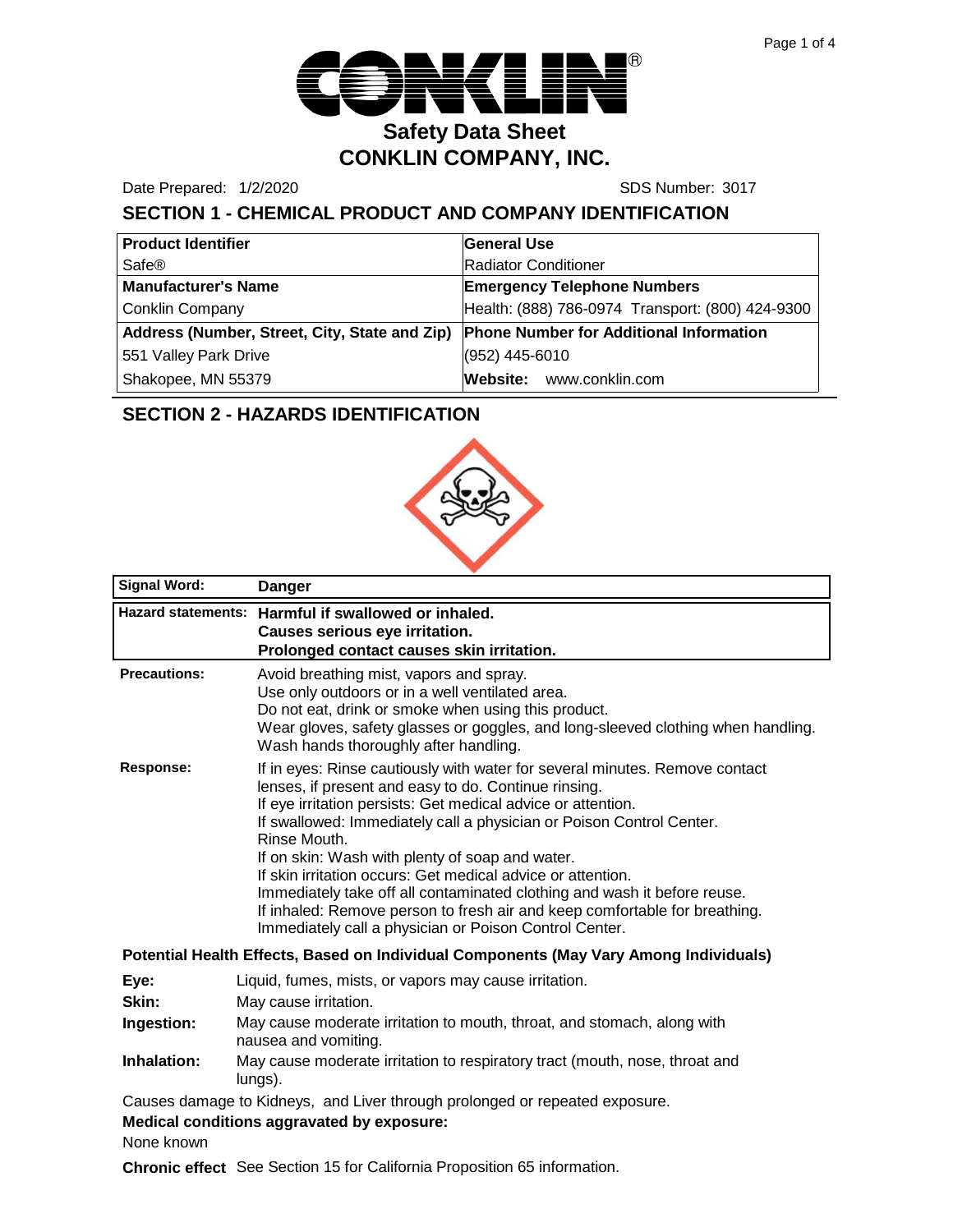#### **SECTION 3 - COMPOSITION/INFORMATION ON INGREDIENTS**

| Component                                        | <b>CAS Number</b> | Percent by Weight |
|--------------------------------------------------|-------------------|-------------------|
| Triethanol amine                                 | 102-71-6          | 5% to 10%         |
| Oxygenated Aliphatic Hydrocarbon/Aliphatic amine | Proprietary       | 1% to 5%          |
| Propylene glycol                                 | $57 - 55 - 6$     | 1% to 5%          |

See Section 8 for exposure guidelines.

## **SECTION 4 - FIRST AID MEASURES**

**EYES:** Immediately flush the contaminated eye(s) with clean, lukewarm, gently flowing water for 15-20 minutes, while holding the eyelid(s) open. If a contact lens is present, DO NOT delay irrigation or attempt to remove the lens until after flushing is complete. Take care not to rinse contaminated water into the unaffected eye or onto the face. Immediately obtain medical attention.

**SKIN:** Remove contaminated clothing, shoes, and leather goods (e.g. watchbands, belts). Flush with lukewarm, gently flowing water for 5 minutes. If irritation persists, repeat flushing. Obtain medical advice. Completely decontaminate clothing, shoes, and leather goods before reuse, or discard.

**INGESTION:** Never give anything by mouth to a victim who is rapidly losing consciousness, is unconscious, or is convulsing. Have victim rinse mouth thoroughly with water. Do NOT induce vomiting. Have victim drink a glass of water (2 to 8 ounces or 60 to 240 mL). Immediately obtain medical attention.

**INHALATION:** If symptoms are experienced, remove source of contamination or move victim to fresh air. Obtain medical advice.

## **SECTION 5 - FIRE FIGHTING MEASURES**

#### **FLASH POINT:** > 200°F

**EXINGUISHING MEDIA:** Water fog or spray, dry chemical, foam, carbon dioxide.

**SPECIAL FIRE FIGHTING PROCEDURES:** Use water, dry chemical, CO2, or foam, as appropriate for surrounding fire. Use water spray to cool containers. Firefighters should use approved self-contained breathing apparatus and full turn-out (Bunker) gear when fighting fires involving chemicals, to protect against possible toxic fumes or vapors. Cool and use caution when approaching fire-exposed containers. Organic material suspended in water. Organic material may burn if all of the water has boiled off.

## **SECTION 6 - ACCIDENTAL RELEASE MEASURES**

**SPILL OR LEAK PROCEDURE:** Use personal protection recommended in Section 8. Ventilate area thoroughly. Stay upwind. Isolate area from unprotected personnel. Dike to prevent spill from spreading. Collect with compatible absorbent material and place in metal container with tight fitting cover. Floor may be slippery - use care and clean thoroughly. Keep out of sewer, septic system, ground water, and open waters. Notify federal, state and local authorities, as applicable.

### **SECTION 7 - HANDLING AND STORAGE**

**STORAGE TEMPERATURE:** Store above 40°F and below 100°F.

HANDLING AND STORAGE PRECAUTIONS: Do not freeze. Use personal protection recommended in Section 8. Open containers slowly in case of pressure accumulation. Protect from direct sunlight. Store in dry, cool, ventilated area in tightly closed containers out of the reach of children. Do not store on side. Avoid creasing or impacting container sidewalls. Empty containers may be hazardous. Do not eat, drink, or smoke in chemical use or storage areas. Wash hands after handling and before eating, drinking, or smoking. Do not rub eyes with soiled hands. See Section 10 for metals or other materials to avoid.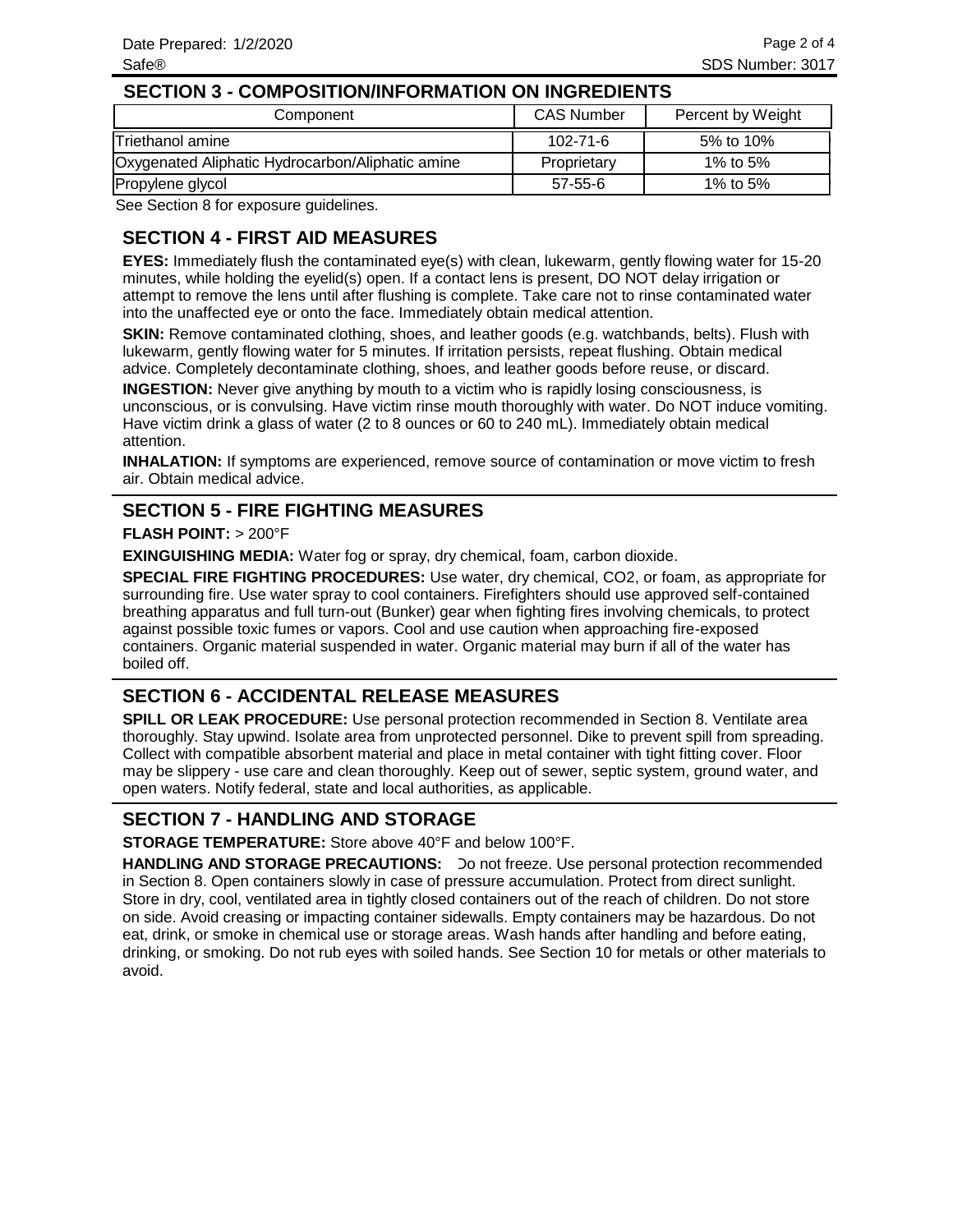### **SECTION 8 - PERSONAL PROTECTION/EXPOSURE CONTROLS**

**ENGINEERING CONTROLS:** Provide sufficient general and local exhaust ventilation to maintain safe exposure levels. Take measures to minimize exposure. Provide a source of clean water for flushing eyes and skin.

**EYE PROTECTION REQUIREMENTS:** Use ANSI-approved eye protection (e.g. safety glasses, goggles), as required by work conditions. Use ANSI-approved chemical splash goggles and face shield if splashing may occur.

**SKIN PROTECTION REQUIREMENTS:** Chemical-resistant gloves and clothing, as needed, to prevent skin contact. Wash hands before eating, drinking, or smoking.

**RESPIRATORY PROTECTION:** To protect against inhalation, a NIOSH-approved air-purifying respirator with organic vapor cartridges and dust/mist pre-filters may be permissible. Use a dust/mist filter or pre-filter if spraying. Use a positive pressure air-supplied respirator for unknown or uncontrolled situations, or when air-purifying respirators may not provide adequate protection.

### **AIRBORNE EXPOSURE LIMITS**

|                   | OSHA           | <b>ACGIH</b>   |             |
|-------------------|----------------|----------------|-------------|
| <b>Components</b> | <b>PEL/TWA</b> | <b>TLV/TWA</b> | <b>STEL</b> |

Definitions:

= Permissible Exposure Limit PEL

Threshold Limit Value = TLV

- TWA = Time-weighted average (8 hour day)
- $STEL$  = Short term exposure limit (15 minutes), no more than 60 min./day
- Ceiling (not to be exceeded under any condition) = (c)
- Skin = (s)

## **SECTION 9 - PHYSICAL AND CHEMICAL PROPERTIES**

| Physical Form: Liquid |                | Solubility in Water:                        | Complete       |
|-----------------------|----------------|---------------------------------------------|----------------|
| Color:                | Opaque, tan    | Specific Gravity (Water = $1$ ):            | $1.02 - 1.03$  |
| Odor:                 | Citrus         | Evaporation Rate (Butyl Acetate = 1): $<$ 1 |                |
| Boiling Range: >212°F |                | Vapor Pressure (mm Hg):                     | Not determined |
| pH:                   | $8.15 - 8.65$  | Vapor Density ( $Air = 1$ ):                | > 1            |
| VOC:                  | 0.1% by weight |                                             |                |

## **SECTION 10 – REACTIVITY**

| Stability:                | Stable under anticipated storage and handling conditions.                                                 |
|---------------------------|-----------------------------------------------------------------------------------------------------------|
| Hazardous Polymerization: | Will not occur.                                                                                           |
|                           | Incompatibilities (Materials to Avoid): Avoid strong oxidizers and excessive heat.                        |
|                           | Hazardous Decomposition Products: Carbon monoxide, carbon dioxide, nitrogen oxides, and sulfur<br>oxides. |

## **SECTION 11 - TOXICOLOGICAL INFORMATION**

Product not tested as a whole. Refer to Section 3 for potential health effects.

## **SECTION 12 – ECOLOGICAL INFORMATION**

Product not tested as a whole. Refer to Section 6 for information regarding accidental releases. Keep out of trash, water, sewer, and drainage systems.

## **SECTION 13 - DISPOSAL CONSIDERATIONS**

Recycle or dispose of contents and empty containers according to federal, state and local regulations. Keep out of trash, water, sewer, and drainage systems.